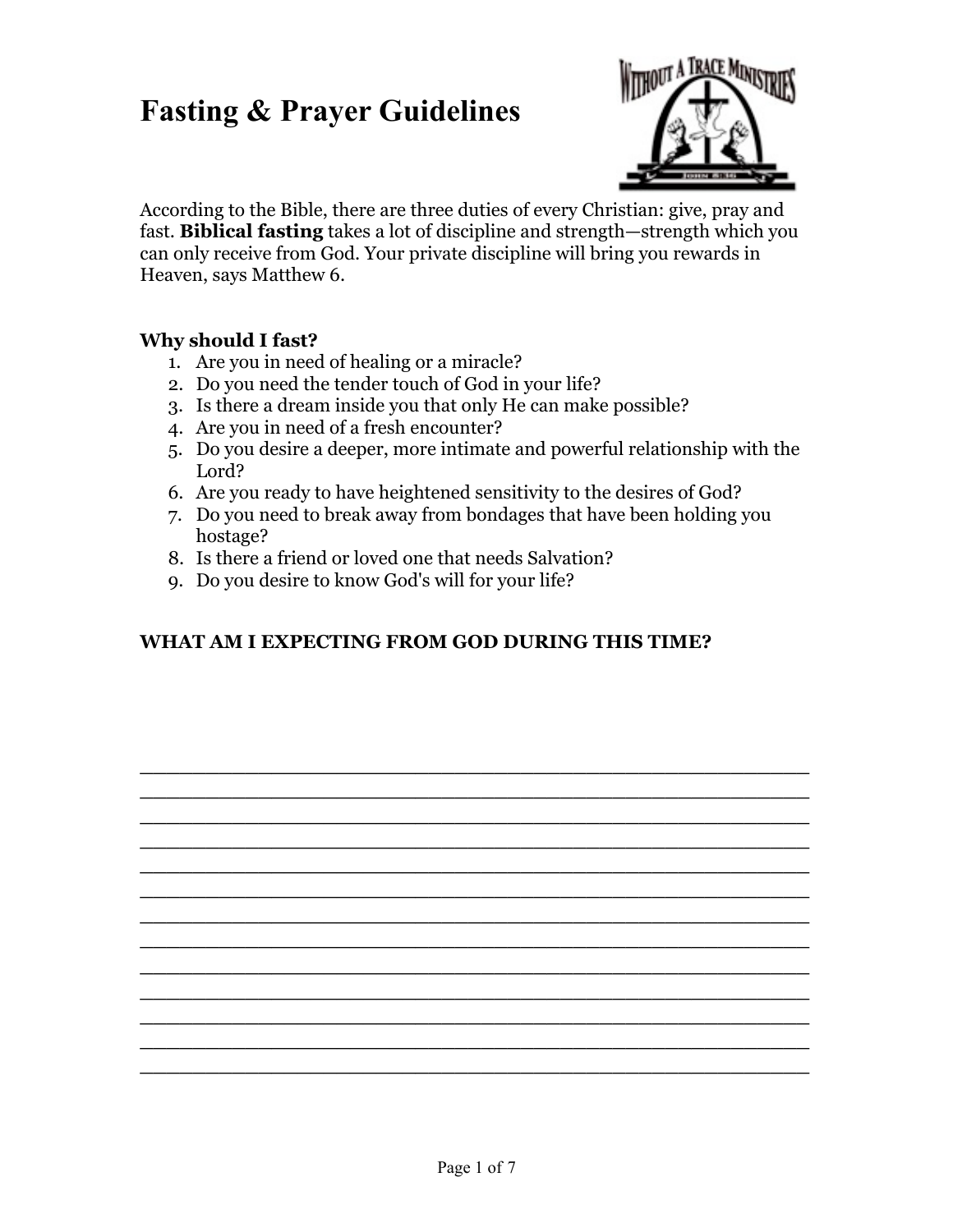### **BIBLICAL FASTING FOCUS**



**1 TIMOTHY 2:1-2** *"I exhort therefore, that, first of all, supplications, prayers, intercessions, and giving of thanks, be made for all men; For kings, and for all that are in authority; that we may lead a quiet and peaceable life in all godliness and honesty."*

**MATTHEW 6:33** *"But seek ye first the kingdom of God, and his righteousness; and all these things shall be added unto you."*

**ISAIAH 58:6** *"[Is] not this the fast that I have chosen to loose the bands of wickedness, to undo the heavy burdens, and to let the oppressed go free, and that ye break every yoke?"*

**Be Specific:** We want to encourage you to target your prayers during the fast. The specific areas we will be focusing on together are leadership, a deeper level of devotion to God and wisdom. The Bible instructs us to continually pray for our leaders (1 Timothy 2:1-2). When we lift up our leaders, here in the United States and around the world, we can expect God's peace in our lives and in our nation. We need God's direction concerning the ministry and our location and we certainly desire to have a deeper level of commitment to God and the advancement of His Kingdom.

Another great promise, from the book of Isaiah, proclaims that the chosen fast will "undo the heavy burdens and let the oppressed go free." We are living in tough economic times and we know that so many people are under a financial burden. As we come together to fast and pray, we believe that your burdens will be lifted and that financial blessings will be released into your life!

We encourage you to seek the Lord in prayer and let your decisions about your biblical fasting come from Him. Ask the Lord to show you areas to target during your time of fasting and prayer.

**Be Committed:** Remember that it is the attitude of a heart sincerely seeking God to which He responds with a blessing. (Dan. 1:8, [Jeremiah 14:12,](http://www.biblegateway.com/passage/?search=Jeremiah14:12;&version=9;) [1](http://www.biblegateway.com/passage/?search=1Corinthians8:8;&version=9;)  [Corinthians 8:8\)](http://www.biblegateway.com/passage/?search=1Corinthians8:8;&version=9;). May God greatly bless you as you fast!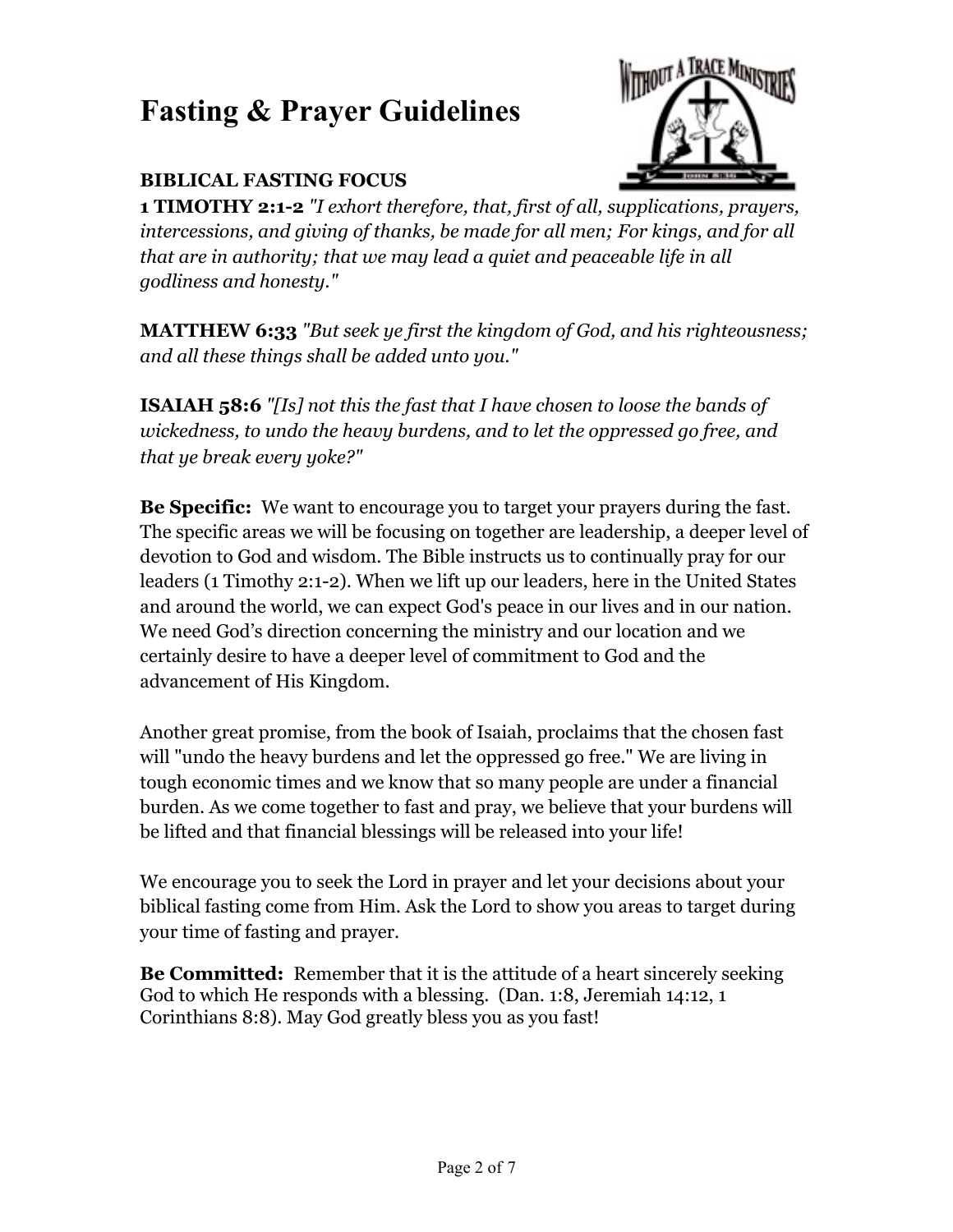## **Types of Fasts: Fasting & Prayer Guidelines**



### **Most Common:**

**Full Fast or Total Fast [\(Matthew 4:2\)](http://www.biblestudytools.com/OnlineStudyBible/bible.cgi?word=mt+4:2&version=niv)** Drink only liquids (you establish the number of days). Before embarking on His ministry, Jesus went without food for forty days and forty nights. The Bible specifies that His fast was day and night to differentiate between those in Middle Eastern culture who fast during the day but feast at night.

A Total Fast is one way to seek God's face.

**The Daniel Fast** (**[Daniel 1](http://www.biblestudytools.com/OnlineStudyBible/bible.cgi?word=da+1&version=niv)**) Eat no meat, no sweets and no bread. Drink water and juice. Eat fruits and vegetables.

When Daniel and his three friends were taken as captives to Babylon, they chose a vegetarian diet rather than to eat unclean meats. God gave all four of these young men knowledge and understanding. Daniel, however, was gifted with the ability to understand visions and dreams.

A Daniel Fast is for those who crave skill, wisdom and are making a spiritual commitment to God.

**3-Day Fast** This fast can be a Full Fast, Daniel Fast or give up at least one item of food.

**Partial Fast** A partial fast is from 6:00 am to 3:00 pm or from sun up to sundown. You can select from three types of fasting —a Full Fast, Daniel Fast or give up at least one item of food.

### **Other Types of Fasts:**

#### Adam and Eve Fast (**[Genesis 2 and 3](http://www.biblestudytools.com/OnlineStudyBible/bible.cgi?word=ge+2&version=niv)**)

Perfect world, perfect man, perfect woman, perfect communication with God everything was perfect — yet they were put on a diet! As a test of their obedience and love for God, they were told to refrain from eating the fruit of one tree. They didn't.

An Adam and Eve Fast is giving up one craved item of food — perhaps chocolate — out of a desire for closer communion with God.

#### Manna Fast (**[Exodus 16](http://www.biblestudytools.com/OnlineStudyBible/bible.cgi?word=ex+16&version=niv)**)

In the wilderness, the Israelites were sent manna (literally translated: "What is it?") or a bread from heaven that is described as tasting like honey flavored with coriander, sort of like vanilla wafers. The Lord was testing to see if the Israelites would follow His instructions — an important lesson to learn if they planned to conquer the Promised Land. The Israelites griped a lot about the manna. It seems they had a taste for something meaty with garlic and onions ([Numbers 11:5](http://www.biblestudytools.com/OnlineStudyBible/bible.cgi?word=nu+11:5&version=niv)).

A Manna Fast is giving up all foods except one — perhaps brown rice — to break with your past and hear His direction for your future.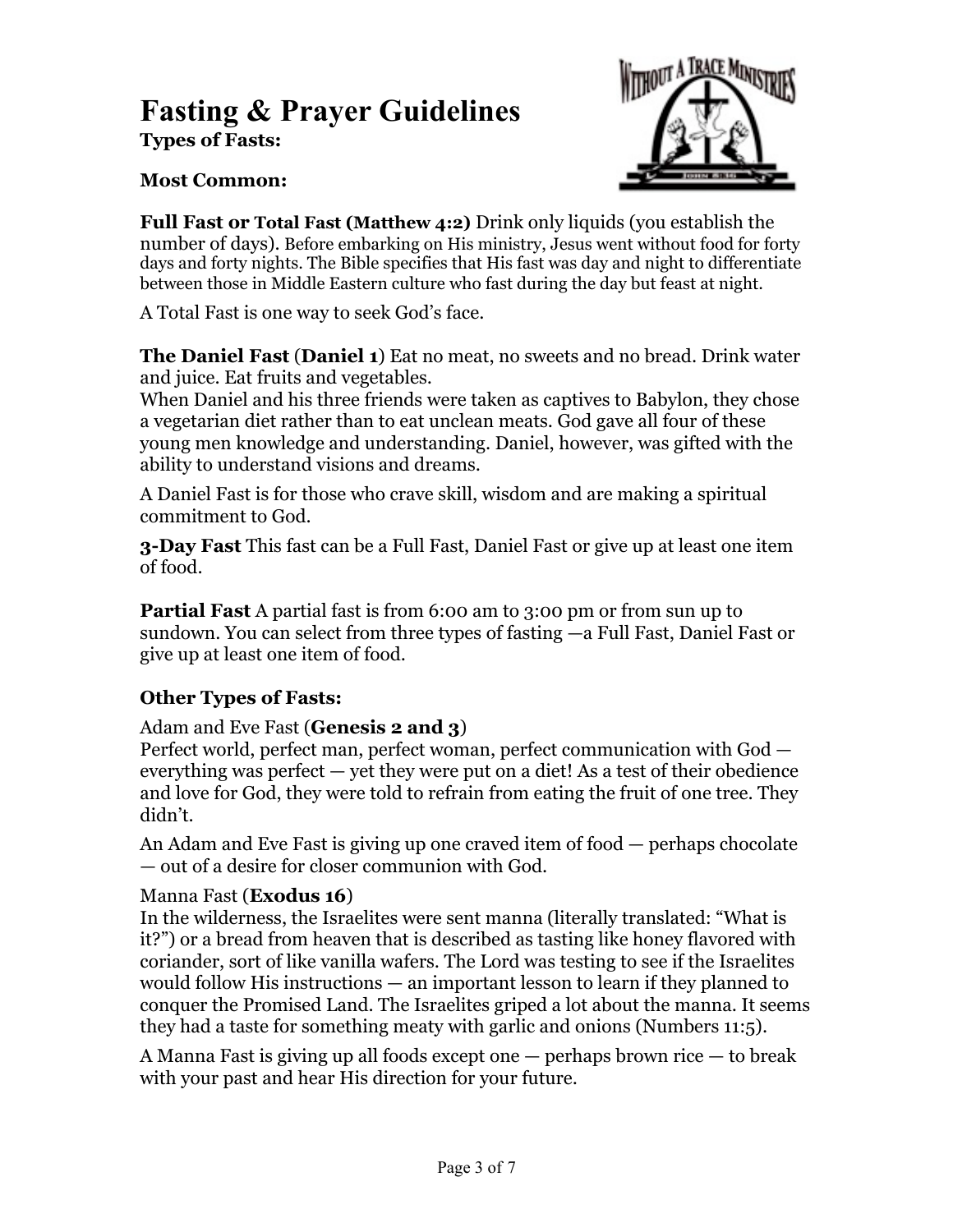

#### Kosher Fast (**[Leviticus 11](http://www.biblestudytools.com/OnlineStudyBible/bible.cgi?word=le+11&version=niv)**)

There are many regulations associated with a kosher diet, much of which has to do with clean and unclean animals, food combinations, and how animals are slaughtered. God said He proscribed the kosher diet to set the Jews apart "to be holy because I am holy" (vs. 44).

A Kosher Fast is one way to demonstrate that an individual is set apart and belongs to God.

| $\sim$ and $\sim$ and $\sim$ and $\sim$ and $\sim$ and $\sim$ |               |                 |  |
|---------------------------------------------------------------|---------------|-----------------|--|
| 1 Kings $28:9$                                                | Isaiah 58:4   | Matthew 6:16-18 |  |
| Nehemiah 9:1                                                  | Isaiah $58:6$ | Matthew 6:1     |  |
| Esther 4:3                                                    | Jeremiah 36:6 | Mark 2;18       |  |
| Esther 9:3                                                    | Jeremiah 36:9 | Mark 2:18       |  |
| Psalms $35:13$                                                | Daniel 10:2-3 | Luke 2:37       |  |
| Psalms $109:24$                                               | Joel 2:12     | Acts 13:2       |  |
| Isaiah $58:3$                                                 | Matthew 4:2   | Acts 14:23      |  |

#### **Scripture References for Fasting:**

#### **Relation to Prayer and Reading of the Word:**

| 1 Samuel 1:6-8, $17-18$ | Nehemiah 1:4        | Luke $2:37$       |
|-------------------------|---------------------|-------------------|
| Isaiah $41:10$          | Daniel $9:1-23$     | Joel 2:12         |
| Acts 10:30, 13:2        | Galatians 2:30      | Ephesians 5:18    |
| 1 Corinthians $12:4-6$  | Galatians $5:22-23$ | Ephesians 6:10-11 |

### **Corporate Fasting:**

| 1 Samuel $7:5-6$ | Ezra 8:21-23   | Nehemiah 9:1-3 |
|------------------|----------------|----------------|
| $Joel 2:15-16$   | Jonah $3:5-10$ | Acts 27:33-37  |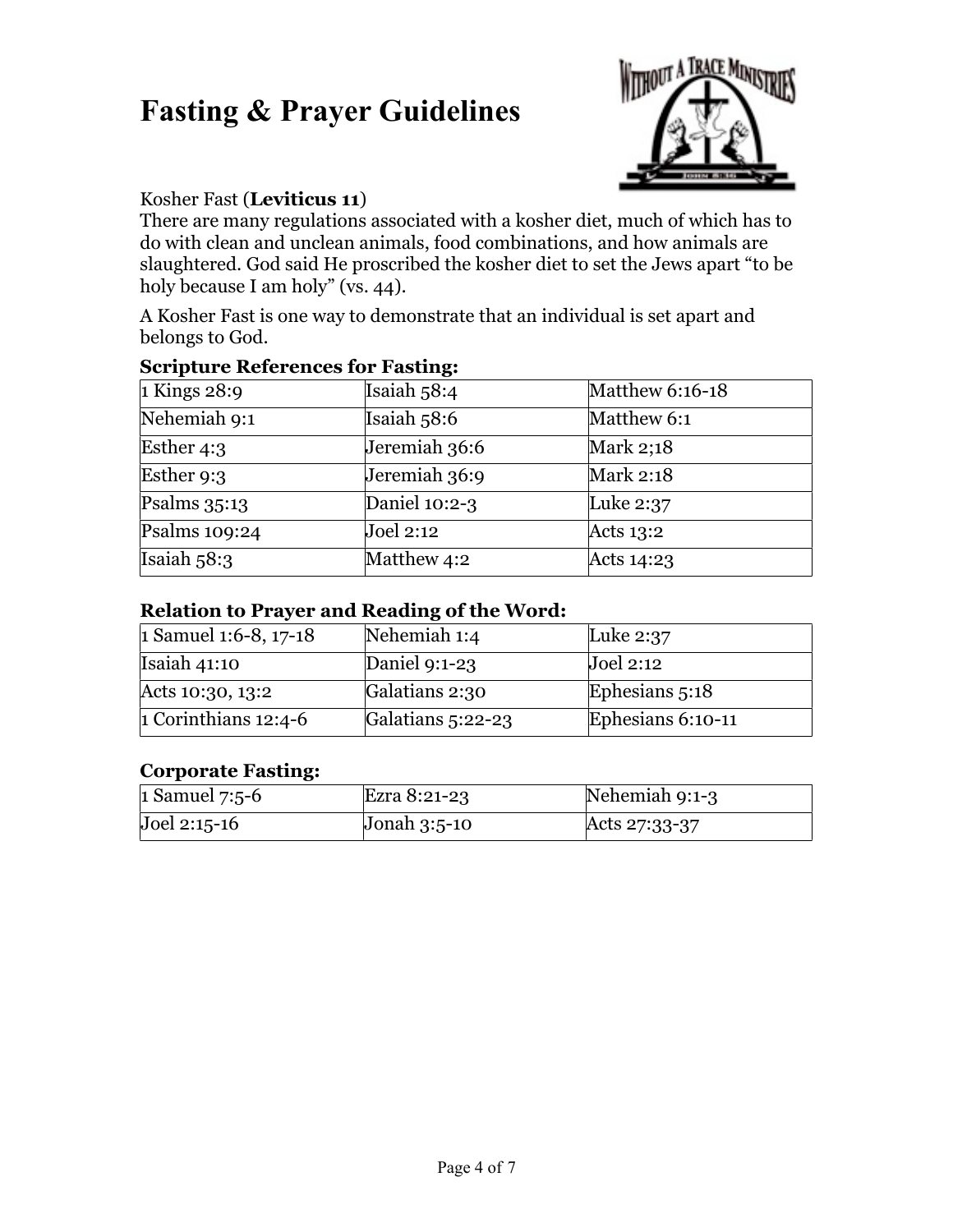

**How to Begin** Start with a clear goal. Be specific. Why are you *fasting*? Do you need direction, healing, restoration of marriage or family issues? Are you facing financial difficulties? Ask the Holy Spirit for guidance. Pray daily and read the Bible.

**Preparing Spiritually** Confess your sins to God. Ask the Holy Spirit to reveal areas of weakness. Forgive all who have offended you and ask forgiveness from those you may have offended ([Mark 11:25](http://www.biblegateway.com/passage/?search=Mark11:25;&version=9;); [Luke 11:4](http://www.biblegateway.com/passage/?search=Luke11:4;&version=9;); [17:3-4\)](http://www.biblegateway.com/passage/?search=Luke17:3-4;&version=9;). Surrender your life fully to Jesus Christ and reject the worldly desires and bad habits that try to hinder you ([Romans 12:1-2](http://www.biblegateway.com/passage/?search=Romans12:1-2;&version=9;), 1 Cor. 6:19-20). Children, make a commitment to honor, respect, and obey your parents (Eph. 6:1-3).

**Deciding What to Fast** The type of fasting you choose is up to you. You could go on a full fast in which you only drink liquids, or you may desire to fast like Daniel, who abstained from sweets and meats, and the only liquid he drank was water. *Remember to replace that time with prayer and Bible study.* 

**Deciding How Long** Fasting requires discipline. You may fast as long as you like. Most can easily fast from one to three days, but you may feel the grace to go longer, even as much as 21 to 40 days. Use wisdom and pray for guidance. Beginners are advised to start slow.

**What to Expect** When you fast your body detoxifies, eliminating toxins from your system. This can cause mild discomfort such as headaches and irritability during withdrawal from caffeine and sugars. And naturally, you will have hunger pains. Limit your activity and exercise moderately. Take time to rest. Fasting brings about miraculous results. You are following Jesus' example when you fast. Spend time listening to praise and worship. Pray as often as you can throughout the day. Get away from the normal distractions as much as possible and keep your heart and mind set on seeking God's face.

**How to End** Don't overeat when the time comes to end your fast. Begin eating solid food gradually; eat small portions or snacks.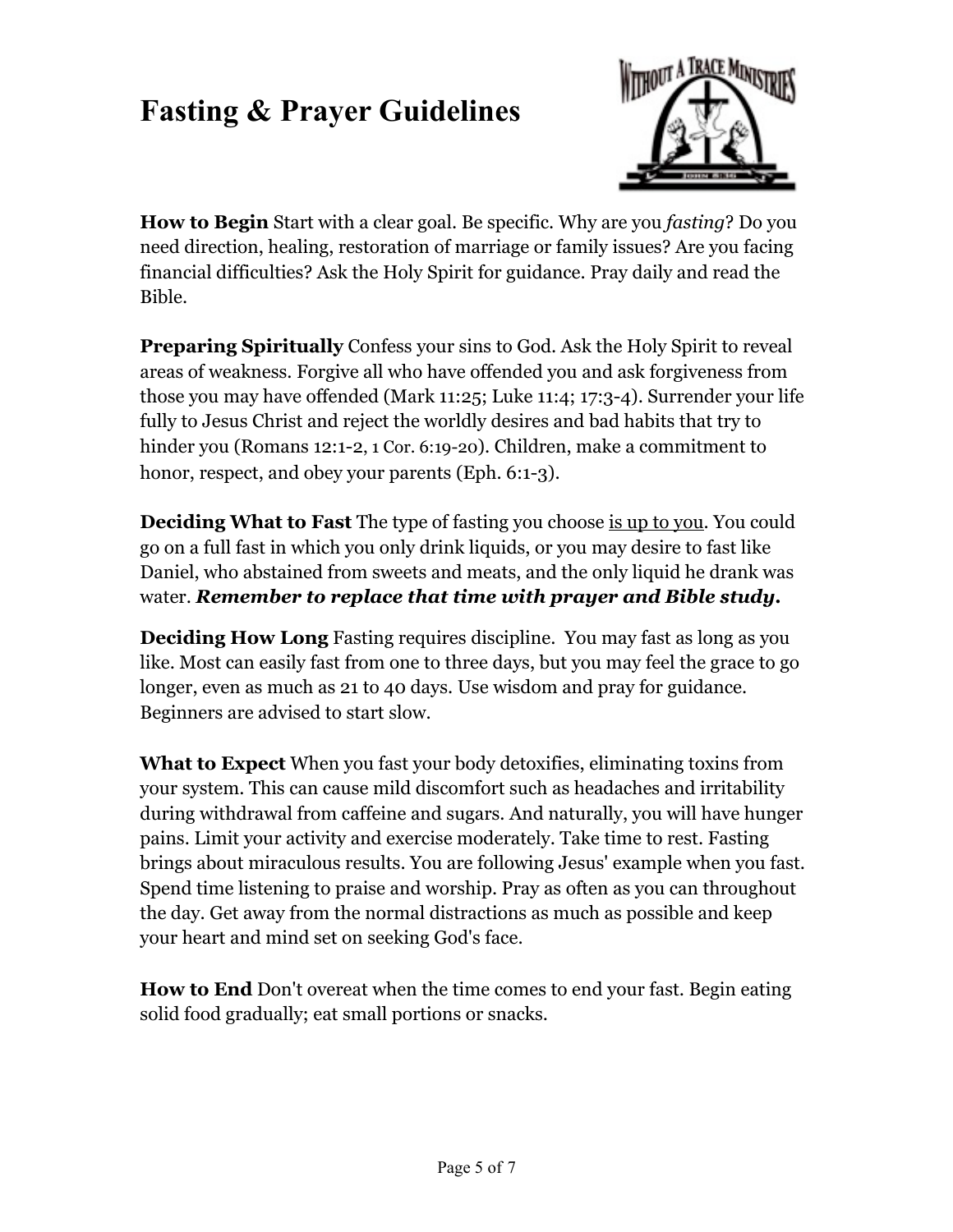

### **Foods to include in your diet during the Daniel Fast**

**Special Note:** if you have health issues, please be sure to contact your health professional for advice before committing to any fast including the Daniel Fast. If you would like a list of the foods included and excluded in the Daniel Fast to show your doctor, just copy the contents of this page.

**All fruits.** These can be fresh, frozen, dried, juiced or canned. Fruits include but are not limited to apples, apricots, bananas, blackberries, blueberries, boysenberries, cantaloupe, cherries, cranberries, figs, grapefruit, grapes, guava, honeydew melon, kiwi, lemons, limes, mangoes, nectarines, oranges, papayas, peaches, pears, pineapples, plums, prunes, raisins, raspberries, strawberries, tangelos, tangerines, watermelon

**All vegetables.** These can be fresh, frozen, dried, juiced or canned. Vegetables include but are not limited to artichokes, asparagus, beets, broccoli, Brussels sprouts, cabbage, carrots, cauliflower, celery, chili peppers, collard greens, corn, cucumbers, eggplant, garlic, ginger root, kale, leeks, lettuce, mushrooms, mustard greens, okra, onions, parsley, potatoes, radishes, rutabagas, scallions, spinach, sprouts, squashes, sweet potatoes, tomatoes, turnips, watercress, yams, zucchini, veggie burgers are an option if you are not allergic to soy.

**All whole grains**, including but not limited to whole wheat, brown rice, millet, quinoa, oats, barley, grits, whole wheat pasta, whole wheat tortillas, rice cakes and popcorn.

**All nuts and seeds,** including but not limited to sunflower seeds, cashews, peanuts, sesame. Also nut butters including peanut butter.

**All legumes**. These can be canned or dried. Legumes include but are not limited to dried beans, pinto beans, split peas, lentils, black eyed peas, kidney beans, black beans, cannellini beans, white beans.

**All quality oils,** including but not limited to olive, canola, grape seed, peanut, and sesame.

**Beverages:** spring water, distilled water or other pure waters.

**Other:** tofu, soy products, vinegar, seasonings, salt, herbs and spices.